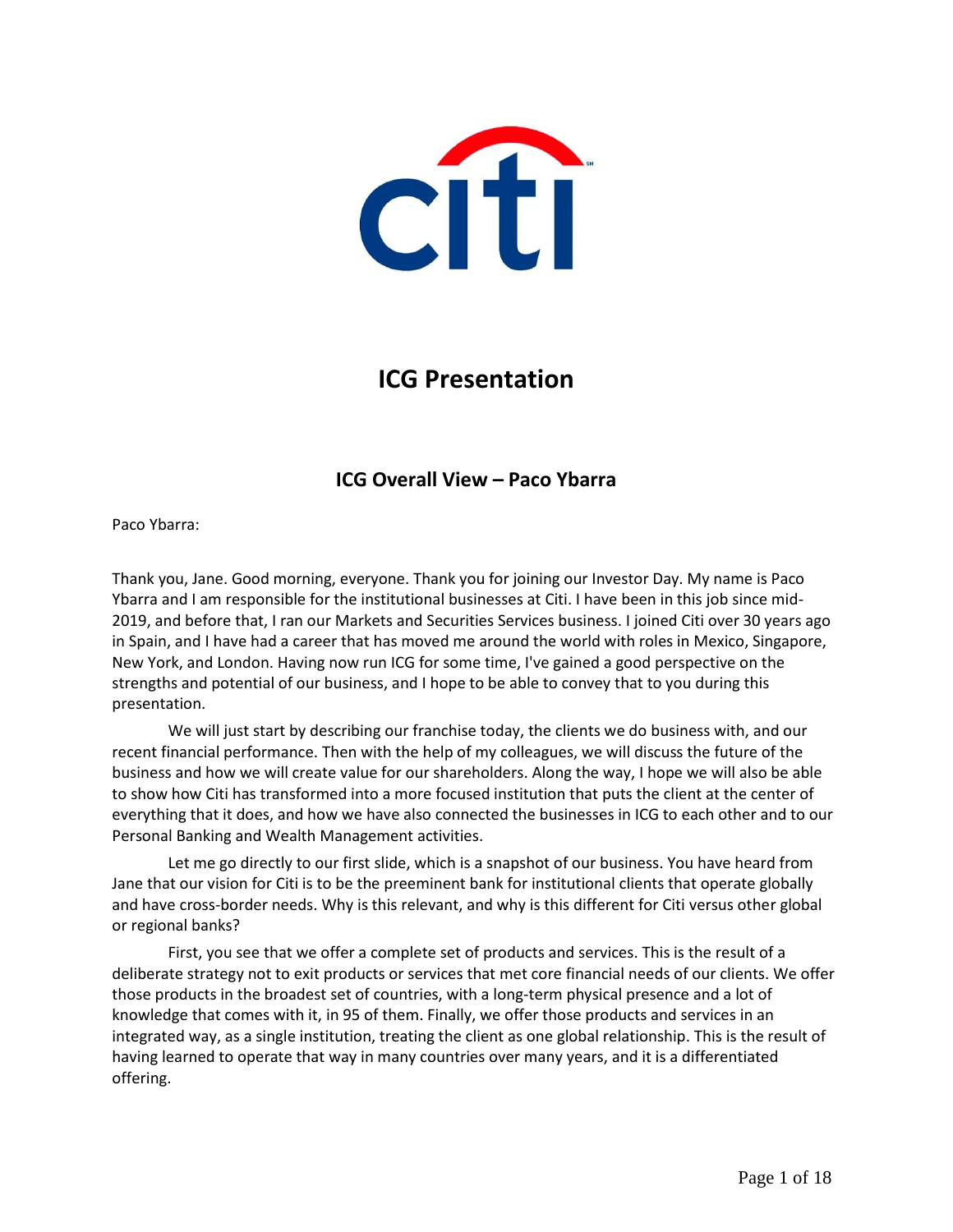So why is this so important? It's important because what we offer is precisely what our clients are increasingly demanding. Two very significant things are happening simultaneously. First, large clients are becoming more global, and mid-sized clients are also becoming global in their exploration sooner, including - very importantly - new economic digital clients who are also scaling up much faster. Second, the world's financial infrastructure is modernizing, but not converting, making the financial management of a global business increasingly difficult. So as our clients expand geographically, the complexity of their financial life grows exponentially with the additional locations, products, and services they require.

And that's where we come in for our clients. Our integrated global network and complete set of products and services simplifies operating a business globally. The integration, depth, and breadth of our offering creates value for clients. This is not easily replicable, and we see our role growing in importance rather than diminishing. It's what has made Citi's institutional business such a strong competitive position, producing solid returns. And we believe we have significant potential for further progress.

Let me try to elaborate on some of the things that I just stated. We offer a complete set of products and services that cover the core financial needs of our clients. We do this across three different areas. In our Services businesses, we facilitate our clients' daily financial lives. We help them pay and collect funds, and optimally manage their liquidity. We help them hold, move, and finance securities. In Markets, we provide clients with access to the world's public and private capital, money, and risk markets. We enable them to invest, finance assets, and manage risk in pools of liquidity across the globe. And in Banking, we address the needs associated with the biggest moments in our clients' lives. When they go public or rethink their long-term funding strategy, or when they have to merge or acquire a business, restructure, or sell part of their business, we are there to make it possible.

These areas address all the key financial needs of our clients, and we have strength in all of them. But having the strength individually is not enough. As I mentioned, we offer those products and services in an integrated way, and this reduces complexity for our clients. That integration occurs on three dimensions. First, for our corporate and commercial bankers and our investment relationship managers, we provide holistic coordinated coverage to our clients across everything that we offer them. Second, as you see on the left part of the slide, the majority of our clients do business with us across everything that we offer. A strength in a particular area can be leveraged by us and by our clients to engage in other areas, creating a broader relationship. It is a natural synergy. And third, our products reinforce each other by being manufactured together. We have described those connections on the right side of the slide. They interconnect every one of our platforms to every other.

Let me touch on some examples of that. We have very particular strength in cross-border payments and in foreign exchange. That is not a coincidence. Those strengths reinforce each other with our corporate payments business benefiting from the extraordinary liquidity in our foreign exchange business and vice versa. It's the same with our Banking and Markets franchises. Our bankers have built a leading capital markets business in part because our Markets business' ability to efficiently distribute client securities to investors, and Markets sees greater investor interest because of its role as a distributor of primary flow created by Banking. There is strength in Banking services as an entry point for services, and conversely, TTS serves some banks as an entry point for Banking. So it's not just that the clients buy our products and services together. It is that they are naturally connected and naturally reinforcing as you run them together.

We just said that our clients are becoming increasingly global. How does our network create value for them? The graph on the left shows the distribution of our clients' revenue as a function of the number of countries and products in which they engage with us. As you can see, the business that we do with companies that use us intensely across the network is a very large part of our business, and also the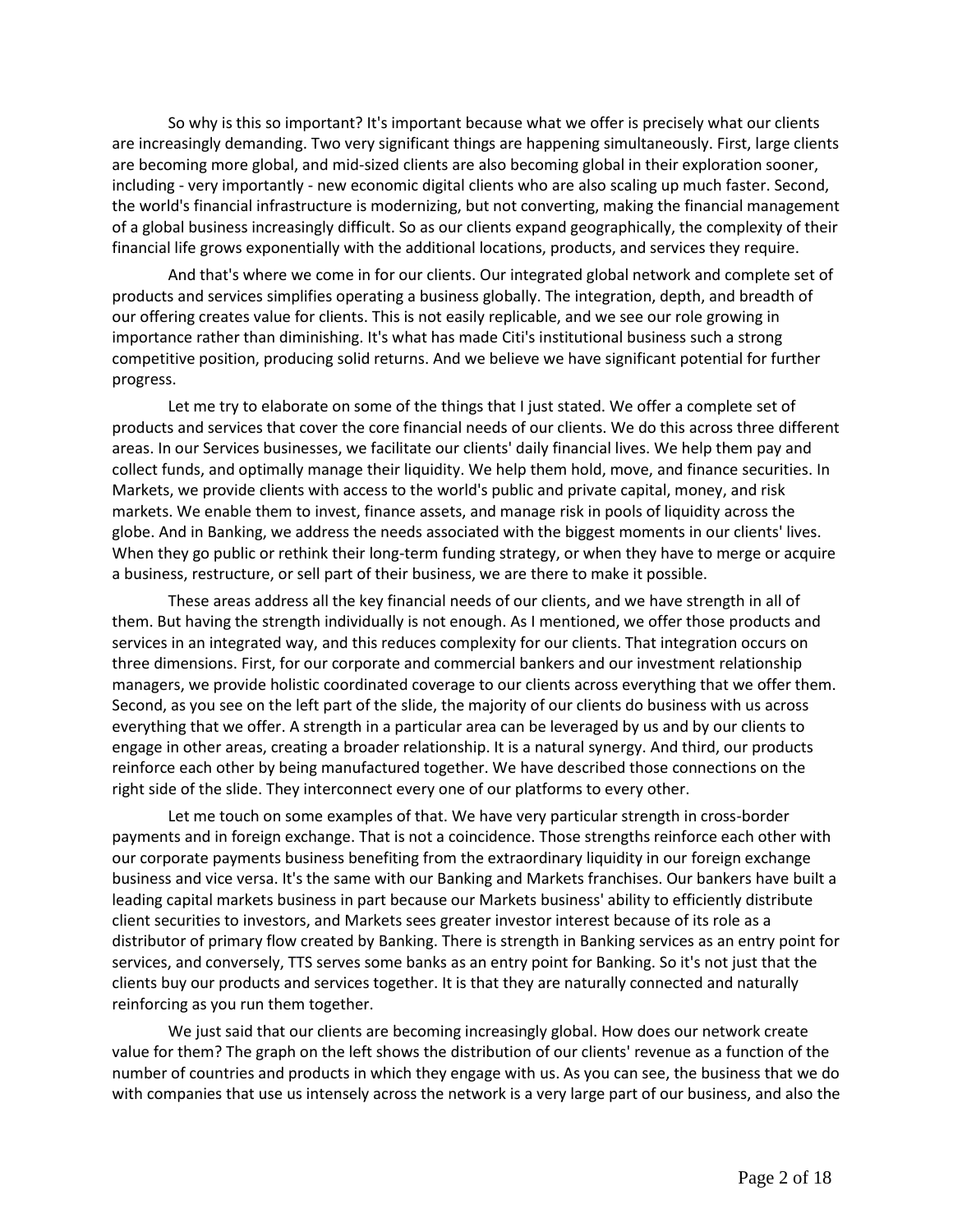most profitable. The breadth of our network sets us apart. As you heard from Jane, 85% of our revenue is made with companies that have subsidiaries outside of the 60 largest countries. Our clients do business in countries where we often are the only global bank offering services. This is important, but not just because the revenues we make in those countries are particularly large, but because we're uniquely capable of offering coverage to them in those countries. Many times, they will see that as a key reason to choose us not just for business in those countries, but for business across the entire network.

This is a very powerful model for us. It gives us a differentiated offering. Our expertise in bringing our clients to these markets without taking this proportionate local credit risk is one of the reasons why our risk performance in emerging markets has been very strong in spite of our presence in them. So the network is critical. It is what drives profitability in our business, what makes clients approach us. And how does that network operate? How is it evolving? And is it a lasting advantage?

Our global network is not some static or fading historical thing. It's constantly morphing and evolving as we invest and respond to clients' needs. The network was originally developed as a way to facilitate the expansion of multinationals that originated in developed markets and moved into other developed markets or into emerging markets. We had a west-east and a north-south direction. Sometime in the nineties, that network started to be used by investors and financial institutions as well. We responded by adding capabilities, particularly in payments and securities. Then in the new millennium, we found that client demand was shifting to all markets, to all markets configurations. It was not just about developed market companies trying to expand into emerging markets. It was also about emerging markets champions and new digital companies starting anywhere and expanding globally.

So we had to ensure that the network worked in every direction. And what we're experiencing now is that the network is becoming very relevant for smaller and smaller companies that are born or become global very quickly, including many new economic digital companies. So over the years, our network has become multidirectional, important to an even larger set of clients and more difficult for competitors to replicate.

It's worth stepping back and looking at how this business model, a complete set of products and services offered through the broadest network in an integrated way, has translated into financial performance. This slide gives you a snapshot of our business using average numbers for the last five years, and comparing the largest financial institutions in the industry. Let me highlight a few points. We are the second largest institution in revenue terms. We have a large and diversified deposit base, arising from the strength of our Services business, and in particular, our TTS franchise. Our business mix has delivered solid returns, and a good competitive position through the cycle, across very different macro environments. And very importantly, while we are in a solid position, it is clear to us that we have opportunities to improve that performance in absolute and relative terms across each one of our businesses.

Let me add to that some more specific information about our businesses. In Securities Services, we have already won a path to increase in share, in investor business, and to higher returns. And we are confident that we can continue along that path. In TTS, we achieve 20% plus returns, and we think that we can grow the business materially while maintaining those returns. In Banking, we have been gradually improving our business and expect to continue to build on that moment. And in Markets, we're continuing the improvements we have made in our Equities franchise and are retaining leadership in Fixed Income, while keeping a very close eye on returns and capital.

We will give you more detail on these businesses, but for now we want to show that we are in a strong and relevant position across all our franchises. One thing that we want to make clear is that we use position as a proxy for share and relevance, not as a target in and of itself. What really matters is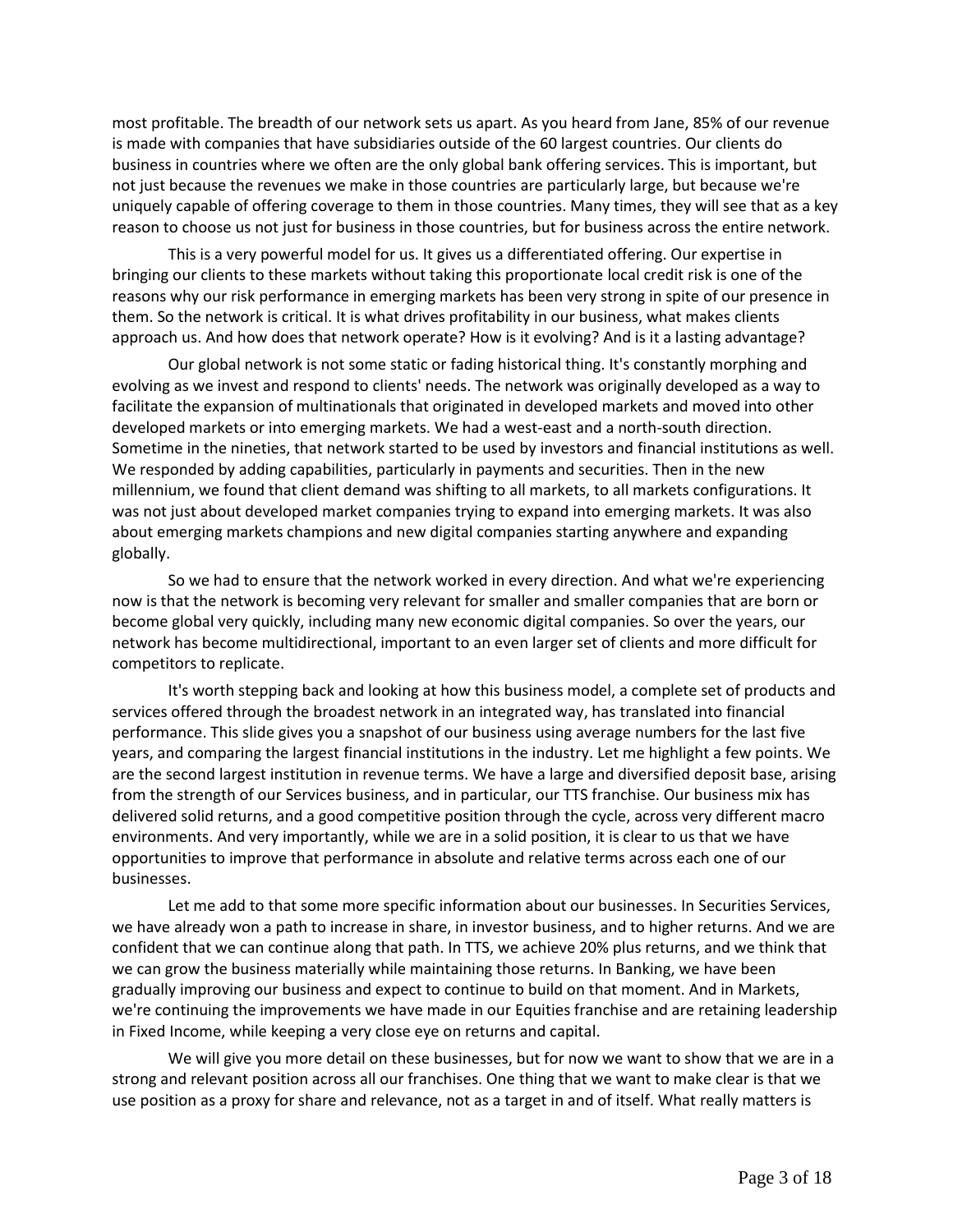being relevant, to be able to deliver what our client needs, and be profitable, not being mired in some sort of scale trap where the business cannot make appropriate returns. Today, we occupy a strong, competitive position and produce solid returns across all of our businesses. And we think that we have an opportunity to do significantly better.

Before discussing how we intend to do that, I would like now to present a short video from one of our valued clients, Blackstone, and show how we have worked with them over the last two decades globally, to support their growth.

#### Jon Gray:

When you're a firm that's trying to expand globally, that's often difficult. You start by flying into a market looking for opportunities, but you need friends. You need trusted advisors. And the fact that Citi is on the ground in every major market around the world was instrumental for us in helping us build those relationships and grow our business. That sort of local storefront they have, that network, it's invaluable. Doesn't matter if you're in Europe, if you're in the Middle East, if you're in Asia, Citi's been there. Latin America, same story. And so they have this unbelievable network. It's something that a firm like ours really prizes, and they provide access. They give us confidence. They provide capital markets expertise, all of that, is so valuable as we try to grow and expand around the world.

#### Tom Flexner:

Blackstone over the last two decades has moved from North America into Europe, Asia, Australia, and we have been an instrumental partner side by side with them, and making sure that they see everything that we think they'll be interested in seeing in every one of those geographies.

#### Jon Gray:

Blackstone has taken three public companies with our name on it to the markets, and Citi was a lead underwriter on all three. And that is not a coincidence. Both our firm and Citi, certainly under Jane's leadership, has really focused on the importance of diversity, decarbonization, being a force for good. And I think that's another reason our two firms do have this special connection.

#### Paco Ybarra:

It makes us very proud to see what we're able to accomplish when we partner with our clients. And Blackstone is a fine example of how we create value for our clients. So grounded in an understanding of value proposition, competitive position, and financial returns of who the ICG is today, we want to focus on where we go from here. Improving those returns is our north star, and it permeates everything that we do, but I want to highlight three strategic priorities that can contribute the most to drive our business forward. They're all interconnected, and will reinforce our ability to serve our clients' needs. The first one is to accelerate our investment in Services. This has to do with leveraging the network and making sure that the strength that we have today remains and improves as the world continues to evolve. Critically, we want to ensure that we capture the potential opportunity in full, which is something that we have not always done in the past.

Our second strategic priority is to grow our Commercial Bank. This determination flows naturally from the discussion that we have been having. Our business fits very well with the demands of a growing number of mid-sized and emerging corporates. We have thoroughly tested this business in the last decade, and we have a coverage model and a risk approach that works, but as Tasnim will show, we're only scratching the surface of the opportunity.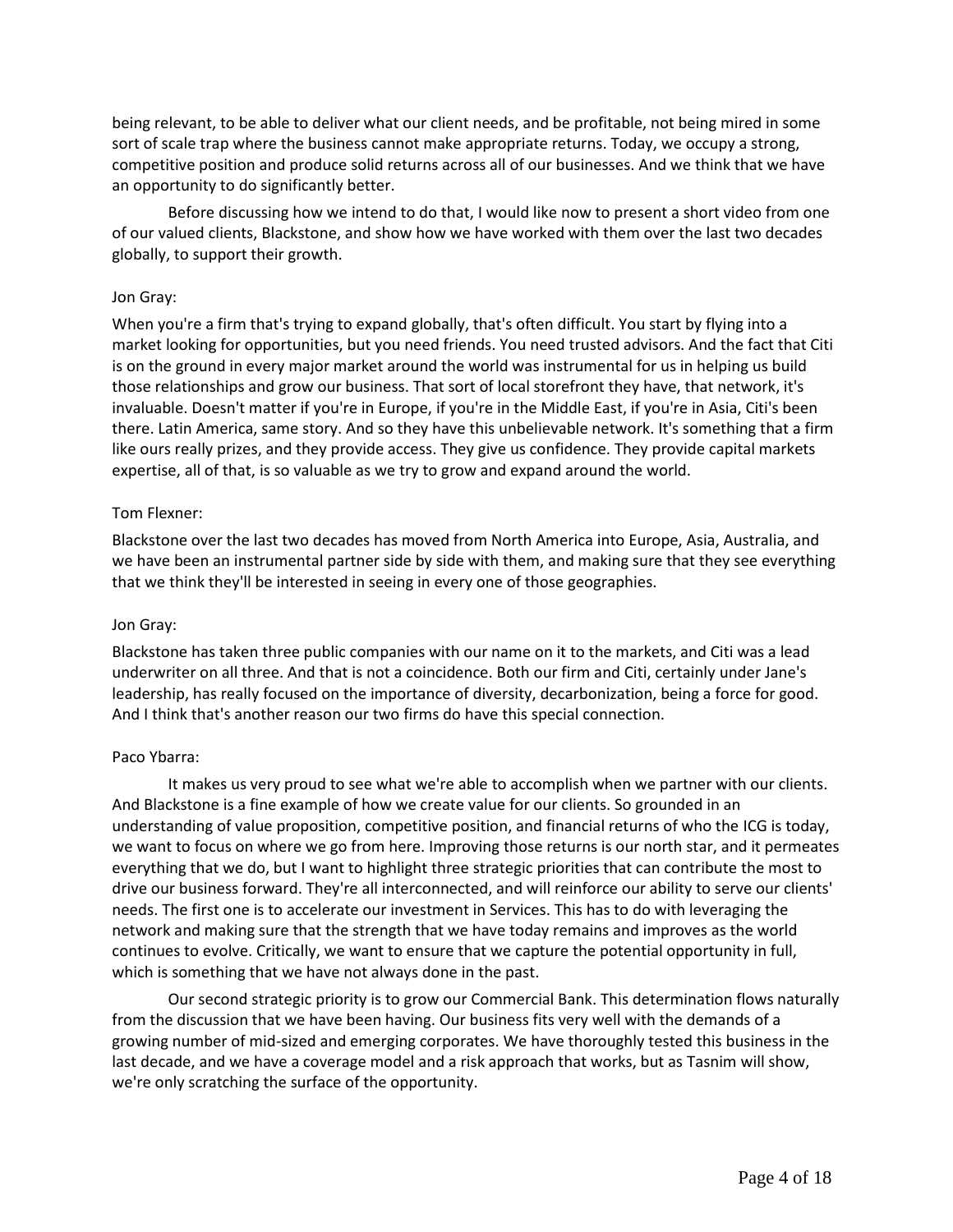And third, in our Banking and Market franchises, we want to retain our strengths and keep positive momentum in the areas where we have room to improve. We believe we can do that while keeping a very strong capital discipline, particularly in Markets. We will use the rest of our presentation to elaborate on those three strategic priorities, and we will begin with Services. I will briefly touch on our Securities Services business, and then Shahmir Khaliq will give you a more detailed account of our TTS strategy.

Our overall services strategy is to become a key operational partner for our clients as they conduct their business and help them grow and become more efficient in their business. In Securities Services, we deal with financial institutions, investors, and issuers, and we provide them custody, fund administration, middle office, securities lending, and issuer services. In essence, all the key things that they need to administer their investments and issuing activities. This is a critical component of our Services strategy, and a very good story for us.

Let me give you a sense of what we have been doing in this business and where we are headed. Our traditional strength in this business was Direct Custody and Issuer Services as well. Direct Custody is offered to mostly all the banks and custodians, and leverages our unique custody network in 63 countries, the largest in the market. But we lacked in the other side of the business, investors. So we restructured and rebuilt our investor business, where we now offer custody through a global combined window, in addition to fund administration and mail office services.

This is now a very profitable business for us, which is growing and is well positioned for the future. Very importantly, we have made significant progress in building our developed markets' capabilities, USA, Western Europe, Japan, Australia, and we now have a genuinely global offering. Our strengths have been recognized by some of the largest and most sophisticated investors who have been moving business to Citi. You see in this slide what that results in financially. Going forward, we will continue to execute our strategy. We will grow share one client at a time, and leverage our strong overall relationship with asset managers and financial institutions to do so. We'll also modernize our infrastructure to improve our data and analytic services, as well as our client experience, so that the business continues to grow.

Let's talk now about our other big Services business, Treasury and Trade Solutions, or TTS. TTS is the critical backbone that our clients use to access our network, moving money around the globe, and it's a significant business with significant growth potential. Shahmir Khaliq will now join us to present on TTS, and then after a short break, Tasnim Ghiawadwala will talk about the investment we're making in our Commercial Bank. After that, I will return to cover our Banking and Markets businesses. Shahmir, over to you. Thank you.

# **TTS as the Core - Shahmir Khaliq**

Shahmir Khaliq:

Thank you, Paco. My name is Shahmir Khaliq and I am responsible for Citi's Treasury and Trade Solutions business.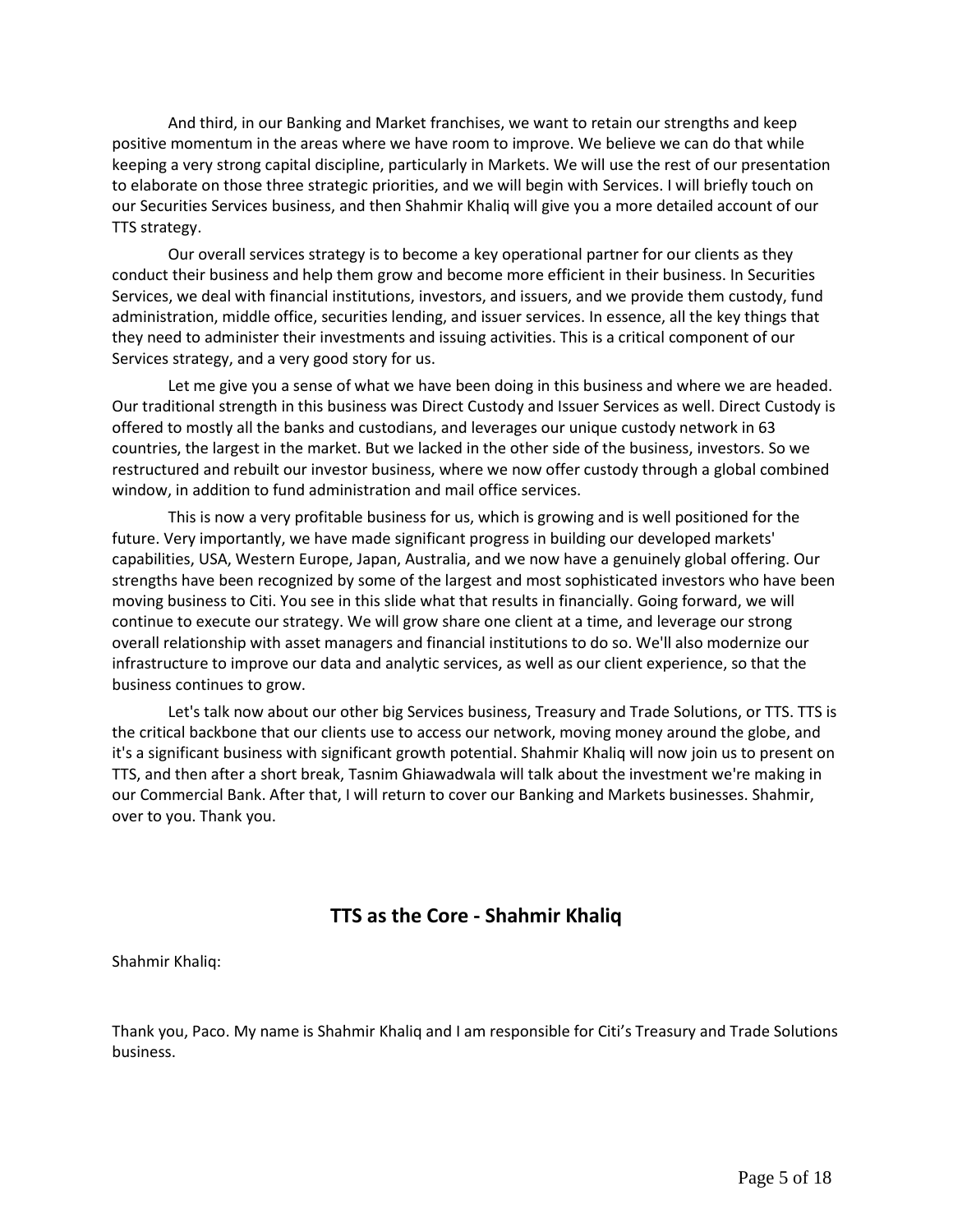I've been at Citi for almost 30 years, working in a variety of roles. Over the last couple of years, I've been part of the TTS management team, initially running Operations and Technology, and then overseeing the entire business starting this past year.

Prior to TTS, I ran the Direct Custody and Clearing business, and before that the Investor Services business in North America. I have also had leadership experience in banking, in country management, and cluster management in Europe. In all my time at Citi, I've been privileged to manage and grow a number of Citi's franchises across our global network.

A very warm welcome to you all, and thank you so much for joining us today.

TTS is an extremely important part of Citi's business. We historically have not put a big spotlight on TTS, but in many ways, TTS is the reason why we can call ourselves the world's most global bank. And it's going to be a very important part of our future. I want to spend the next 20 minutes walking you through what we do in TTS, how it truly distinguishes us from our peers, and how we're investing in the business to keep it growing and delivering excellence for clients.

Let's begin with a quick overview of the business. TTS enables clients to go global and help simplify the business of managing their treasuries, payments and commerce on a day-to-day basis. We are a business that generated more than \$9 billion of revenue in 2021, of which fees were \$3.5 billion. Our average deposits total \$664 billion in 2021. And TTS generated an ROTCE of 21% with an operating efficiency of 55%.

Our client base is broad and diverse. 18,000 clients operating across 95 countries, covering more than 90% of the Fortune 500 companies. Large corporate, public sector, and financial institutions represent almost 90% of our total revenue. The remaining revenues come from mid-market clients, which we have identified as a significant growth opportunity for us, and we will talk a little bit later about how we're going to build up our position in this segment.

The one thing I should note, our business is diversified and entirely global. There is no regional revenue concentration, and 75% of total TTS revenues are generated by large institutional clients that engage TTS in at least five countries across our network.

In the next couple of slides, I will walk you through building blocks for TTS, along with our financial profile.

So TTS. TTS entails three integrated solution pillars: payments, liquidity management, and working capital solutions. We therefore are in the business of opening accounts, allowing clients to pay their suppliers and employees, collect money from their customers, manage their liquidity and working capital finance and finance supply chains. You can imagine how valuable all of these services have become for our clients. As the world continues to get smaller and more complex, an increasing number of companies expand beyond their current footprint. In fact, these days companies - many, many companies - are born global.

In most cases, we are the front door to Citi for large institutional clients, where we have nearly 10% market share. Our clients typically come to TTS first to open an account and build out their business models regionally or globally. This is particularly relevant and important for the clients we service in high growth e-commerce and digital sectors. All combined, it means TTS is an important generator of deposits and fee revenues for Citi. We represent nearly 50% of the bank's total deposit base and have significant fee income, which represents about 35% to 40% of our top line.

In addition, in almost all cases, our clients will engage with other parts of our franchise, such as FX, where our cross-border payment solution is fully integrated, advisory or capital market activities, including capital raising and hedging solutions.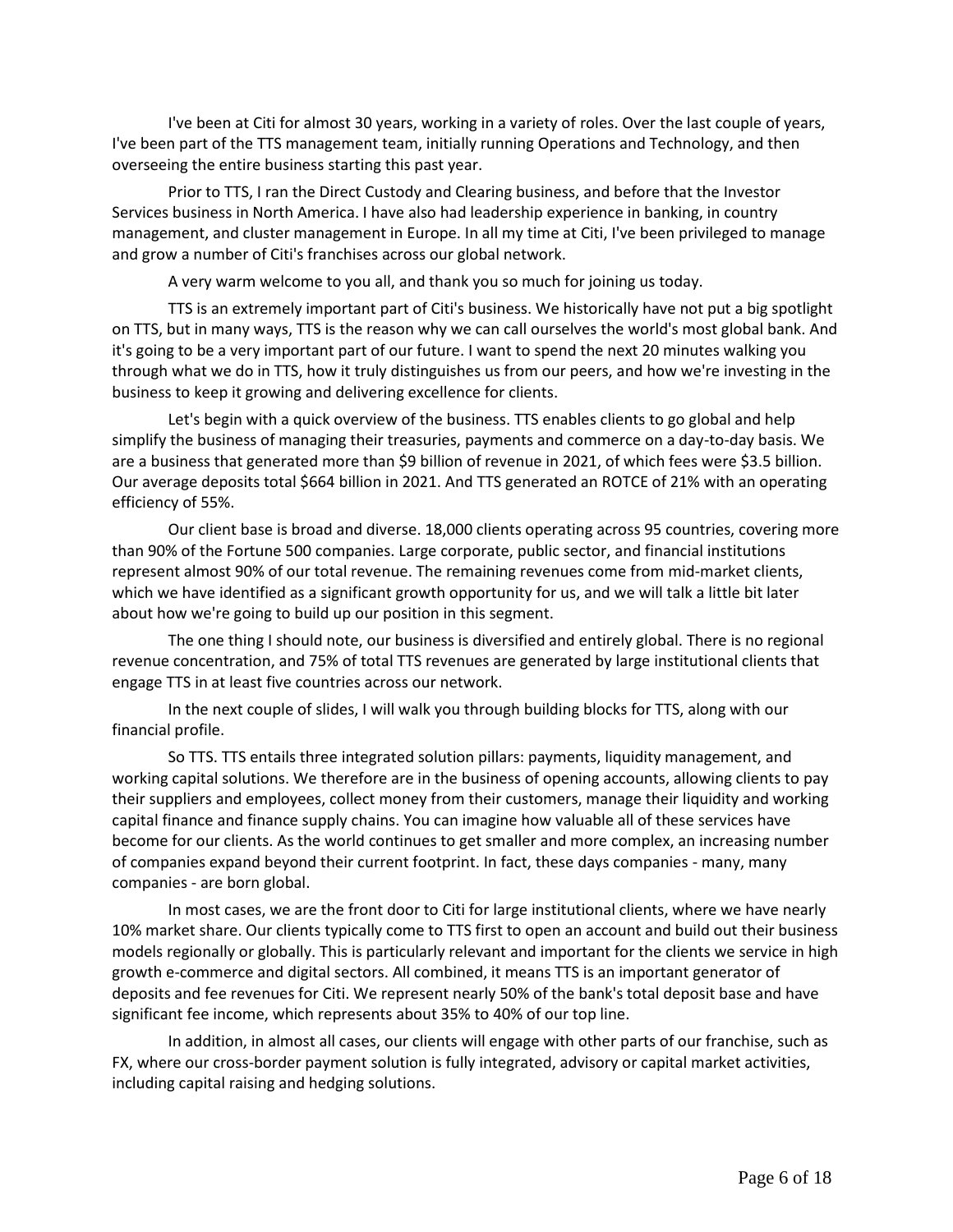Now, let me talk about the core capabilities that allow TTS to be successful for our clients. Our capabilities span the three solution pillars that I talked about earlier. With our on-the-ground presence in 95 countries and direct connectivity in almost every major clearing system, we have the largest proprietary payment network in the industry. This network connects into almost 270 value transfer systems worldwide, which is the last mile of our payment network. A payment that settles within the Citi network has the added benefit of richer data, payment tracking, and visibility, creating a superior client experience.

As we expand our network to include alternate payment methods, like mobile wallets and local instant payment schemes, we are enabling our clients to make payments as if there are no borders, currencies, or constraints. This network also naturally protects our clients against external market disruptions.

In terms of liquidity management, virtual accounts, notional pooling and cash concentration are key tools to help treasurers simplify their operating models around cash and operational maintenance. And we continue to expand our offering to additional markets.

We are also investing in our trade finance capabilities, which have become especially relevant during the pandemic, as clients move swiftly to reconfigure supply chains and manage working capital cycles. All of these capabilities come together through our industry-leading award-winning digital platforms, which include CitiDirect, which serves 90 countries across more than 140 currencies.

We also have our Citi Connect platform, which operates our APIs, host-to-host, file-to-file client connectivity, processing trillions of dollars of aggregate payments around the globe each year. These platforms allow us to provide data and analytics while connecting digitally into our clients' enterprise systems, thereby enabling long-lasting and recurring relationships. As a final point, we believe this network, created over decades, is almost impossible to recreate.

Now, let's spend some time reviewing TSS's financial profile over the last few years, starting with revenues. We have seen the resilience of the business throughout this low interest rate environment of the last several years. Indeed, if you exclude the impact of rates, our revenues have grown 25% since 2017. Fees have been an important contributor to this growth. Excluding commercial cards, which were clearly impacted by COVID travel but are bouncing back very strongly, fees have grown 28% since 2017 to \$3.5 billion. A significant driver has been the growth of our cross-border business, driven by both clearing and cross-border payment volumes, including FX. With revenues in increasing almost 36% over the same period, from \$1.1 to \$1.6 billion.

Staying at the top of the slide, as you can see, TTS has a diverse revenue mix across liquidity management, payments and our trade business. Our deposit base has grown almost 45% since 2017.

Net interest income remained flat despite a significant reduction in rates over the last four years. We expect that as the rate environment normalizes, in addition to fees, rates should also drive revenues over the coming months.

We continue to manage our trade loan book very actively to ensure appropriate returns and capital usage. While overall average book has been managed close to a flat at \$65 billion, our clients are increasingly coming to us for supplier and receivable finance solutions, which have been growing at a 12% CAGR since 2017, and now represent almost half of our trade book. In short, the TTS business has been resilient and growing across the core drivers that we measure and is positioned very well.

Competition. The transaction services industry is a competitive space populated by banks and a growing number of fintechs. As I mentioned earlier, we are the market leader in the institutional segment with almost double the revenues of our next closest competitor. That segment represents \$100 billion wallet, which continues to grow. While we have considerable heft in the large institutional client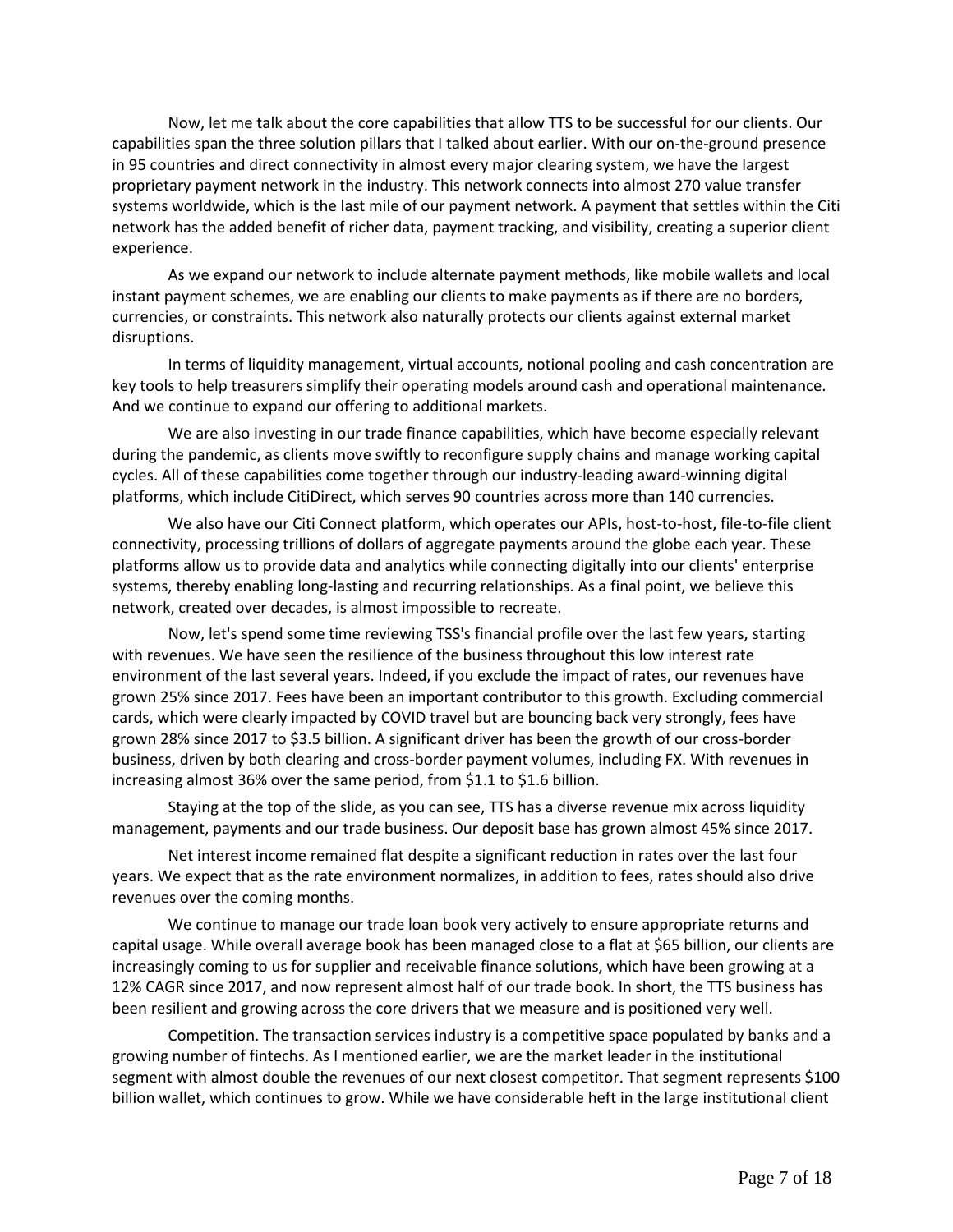space, we plan to replicate that in the mid-market segment, as clients look to go global and grow their business says cross-border.

In addition to banks, fintechs are a growing segment of competitors. As you can see on the page, fintechs generally tend to focus in specific verticals across the full value chain. But where Citi focuses is on structuring solutions that serve our clients end-to-end across the globe in an integrated fashion.

As a final point, I would add that our industry is unique. Not only do we compete with banks and fintechs, but they're also some of our biggest clients and partners. And I will talk about our business model covering fintechs and e-commerce companies very shortly.

As we work with our clients to develop solutions, our ability to win is grounded in the following five key attributes. First, our length of trusted relationships. Second, our integrated offering across payments, financing, and the broader institutional product sector that you heard about offered consistently across our global network. Third, our teams of talented professionals on the ground with unmatched local knowledge. Then our experience and credibility with local market infrastructures and regulators. And lastly, having fintechs as both clients and partners have truly helped drive Citi's product offering to be truly best-in-class.

Now it's easy to put that on a piece of paper, but let me elaborate with a couple of examples. First, a large international energy company awarded us the mandate to manage their consumer digital collections in several European countries. The incumbent was a fintech company, but we won due to our deep relationship with this client and the strength of our product offering. Including not just collections, but also liquidity, financing, and analytics.

Another recent example is our provision of banking as a service to a large North American bank. We won the mandate with this client over multiple fintech competitors to make cross-border payments in 140 countries using APIs to create a fully digital 24/7 payment experience for their retail consumers.

Now, I could give you more examples, but I thought we would share a video perspective of one of our largest clients and their experience with Citi and TTS.

#### Ruth Porat:

At Alphabet and Google, we're always focused on our mission to organize the world's information and make it universally accessible and useful. And inevitably that brings a lot of complexity. We're operating new and often emerging markets. We're navigating various regulatory and operating environments on a daily basis. Citi helps ensure that our payments around the world are reliably flowing at the right time and in the right currency.

#### Scott Damassa:

Citi being connected to the world's financial clearing systems enables Google to get their products and organizing information out around the world.

#### Ruth Porat:

Citi was a really critical partner when we upgraded and established our global liquidity and in-house banking architecture a couple of years ago. And the expertise at Citi, the knowledge of industry best practices has really helped us implement a new structure that has streamlined our operations and resulted in more efficient working capital and cash management.

The experience and global reach at Citi enable conversations that really sharpen our thinking and how we go about the execution opportunities, which we value greatly.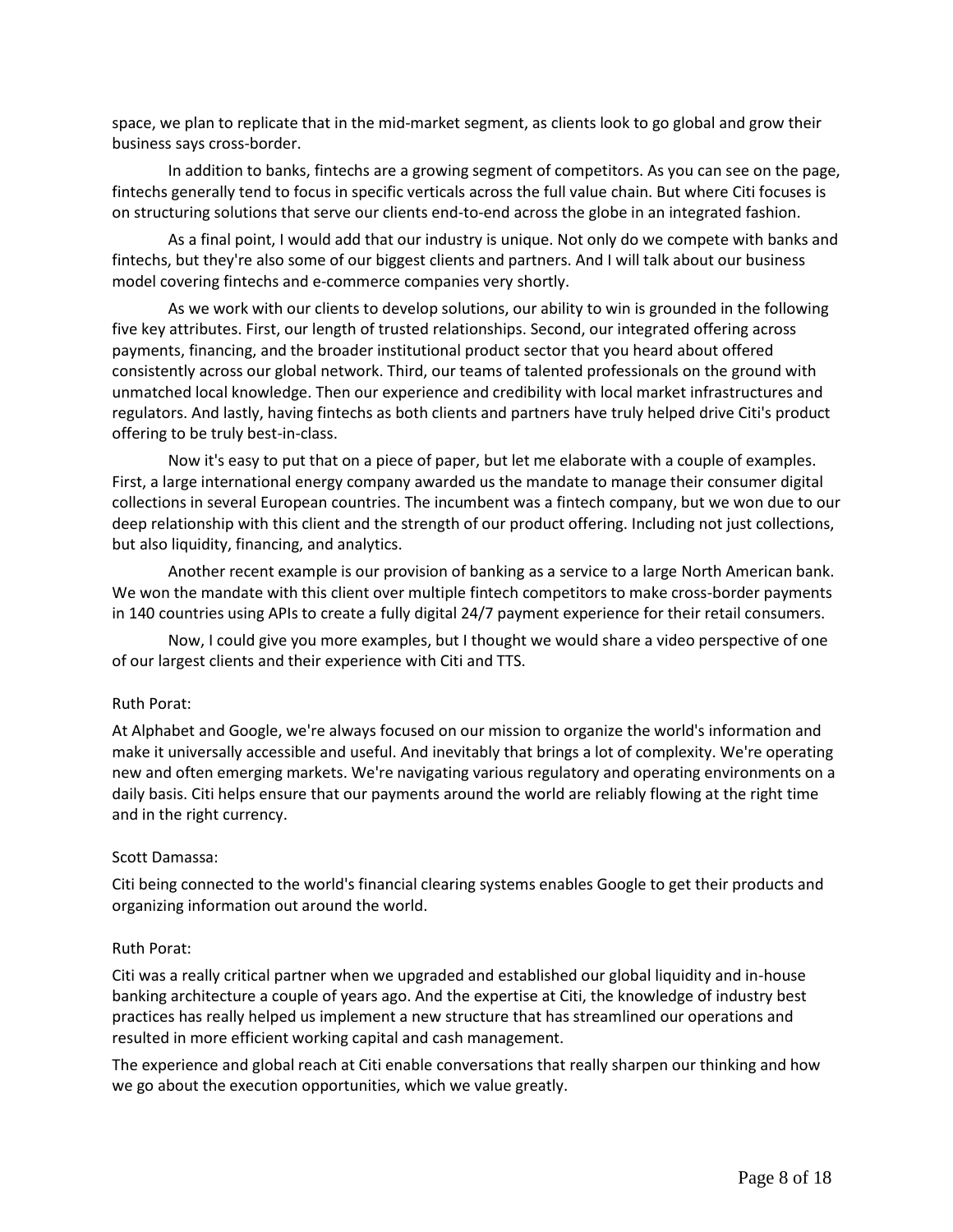#### Shahmir Khaliq:

A big thank you to Ms. Porat from Alphabet Google for sharing her thoughts with us today.

As we look to the future of TTS, we anticipate growth will come from existing clients and capitalizing on emerging opportunities. As I've said, we have almost 10% market share in the institutional client space. These are large and sophisticated clients who continue to grow their business, and we continue to acquire new clients. As a result, we expect to increase our wallet share by 50 to 75 basis points in the medium-term.

We believe that we're in a great position to win, as we continue to strengthen our coverage and service model, continue to build more connectivity across ICG, and frankly expand our banking as a service model, particularly for fintechs and payment intermediary clients. We also see new opportunities to grow our client base in the mid-size corporates, marketplaces and fintechs that serve small and mid-size businesses, or SMBs, as they are known. We believe that many of these clients will become global at a faster pace and will be faced with the same cross-border needs in exactly the same way our institutional clients do.

Over the past three years, we have grown more than 15% CAGR in the number of clients in the marketplace and SMB segment. We will continue our successful partnership with Citi's Corporate Bank and match TSS capabilities to emerging mid-size corporates via our Commercial Bank. We expect that such a strategy should allow us to increase our current 0.5% wallet share in the mid-market space by at least 50% in the medium-term.

To continue our growth trajectory, we're focused on investing capital and resources in five critical pillars. As a reference point, before I talk about those pillars, our tech budget for 2022 is approximately a billion dollars, which is an increase of almost 40% versus 2020.

First, we keep investing in the right set of integrated solutions, including rolling them out in key geographic locations. There are clear synergies between our payment, liquidity management and working capital products, which allow us to serve our client needs end-to-end.

Second, we believe client experience is an absolute must win battle for us. For example, while we've recently won Coalition Greenwich's Best Digital Bank Award for the 16th consecutive, we continue to roll out our reimagined next generation platform and expect to have it completed in the next 18 to 24 months.

Innovation, this is critical to our commitment to choices and payment ubiquity. It is why we are actively involved in efforts around the globe, engaging with central banks on commercial bank digital currencies, or CBDCs. In addition, we're developing proof of concepts in digital assets, including tokenization of deposits and on and off-ramp capabilities in order to provide network interoperability for fiat currencies and digital money. TTS is also continuing its push to connect with all major global, regional and domestic wallets around the globe.

Fourth, tech platforms. We continue investing in our infrastructure to make it far more scalable, nimble, frictionless, and resilient. This is critical, especially in a world where instant payments, 24/7 B2C and C2B are absolutely mission critical and key for our clients.

Lastly, and probably most importantly, talent. We have hired several seniors in the organization over the last few years, and we've promoted a number of Citi high potentials into leadership roles, while also adding senior outside talent with complimentary skills. We feel pretty good with how we are positioned today, and as we look forward, we will continue to add forward-thinking competency to our talent bench.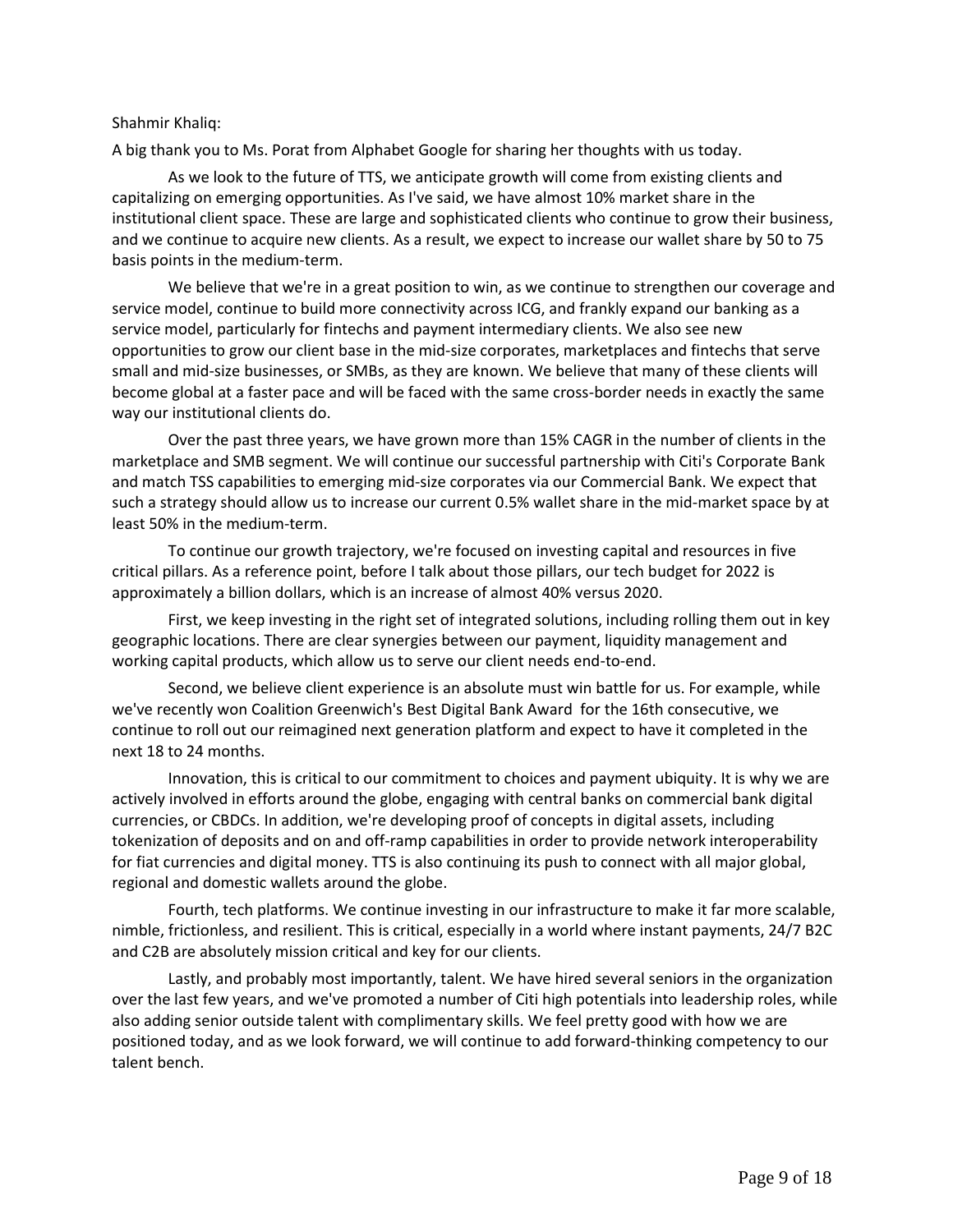I would like to spend some time focusing on one particular segment and trend, e-commerce. Global retail e-commerce has exploded during the pandemic. As the go-to bank for e-commerce and fintech around the globe, we have been a strong beneficiary of this growth.

As I mentioned earlier, we continue to invest in solutions that are required by e-commerce companies across the entire integrated product spectrum. In 2021, we generated close to a billion dollars in revenue, servicing 250 of the world's just e-commerce companies and around 200 of the largest fintechs. For both e-commerce and fintech companies, our fees grew at double-digit CAGR over the last four years. Our aspiration is to build on this trajectory, given how we see the industry and our pipeline evolving. We have also built out a new global e-commerce solutions coverage team at Citi with presence across all the major hubs and further strengthened our existing fintech coverage team.

In summary, we believe TTS is well positioned to continue to lead in the 21st century. We will continue to drive share with our existing clients, while also adding to our momentum in the e-commerce and mid-market space. We continue to invest in technology and talent to maintain and grow our leadership in the industry. That should result in sustained growth in fees, loans, and deposits, thereby generating high single-digit growth in our top line while maintaining an ROTCE above 20%.

Thank you once again for your time. Now we will go to a short break. And when we come back, you will hear from Tasnim Ghiawadwala, our Commercial Bank Head. Thank you.

# **Commercial Bank as a Growth Engine – Tasnim Ghiawadwala**

Tasnim Ghiawadwala:

Welcome back everybody. It is my great pleasure to speak with you today. My name is Tasnim Ghiawadwala and I run the Commercial Bank, which we call CCB. I recently returned to Citi after a three year stint at another bank. But prior to that, I was at Citi for 21 years, doing a variety of roles in investment banking, in corporate banking, and of course, commercial banking. In fact, my last role at Citi was running the EMEA Commercial Bank. So it's a business that I know, that I love, and I was very excited to return to lead.

As Jane and Paco have already indicated, the Commercial Bank is one of the key growth drivers for Citi. And I'm going to talk about where that growth is going to come from and how we're going to capture it. Let me start by talking about the business that we have in front of us today. We make revenues of \$2.7 billion, and we've been growing this business very quietly, and I would say, very conscientiously over the last 10 or so years. We have 1,300 bankers that serve 14,000 clients across more than 60 countries.

We serve two core client segments. The first we call emerging corporates, which we define as companies with sales between \$10 million and \$100 million. The second segment we call midcorporates, which are companies with sales between \$100 million all the way up to \$3 billion. Together, these segments represent a very large and wide target market. I always feel that when you've got such a large target market, the one thing that you must do as a bank is to answer the question, "Why Citi for clients?"

Because if you are able to answer that, then you are going to be able to have longer and deeper relationships with clients, which is what we all want. At the core of CCB's value proposition or the "Why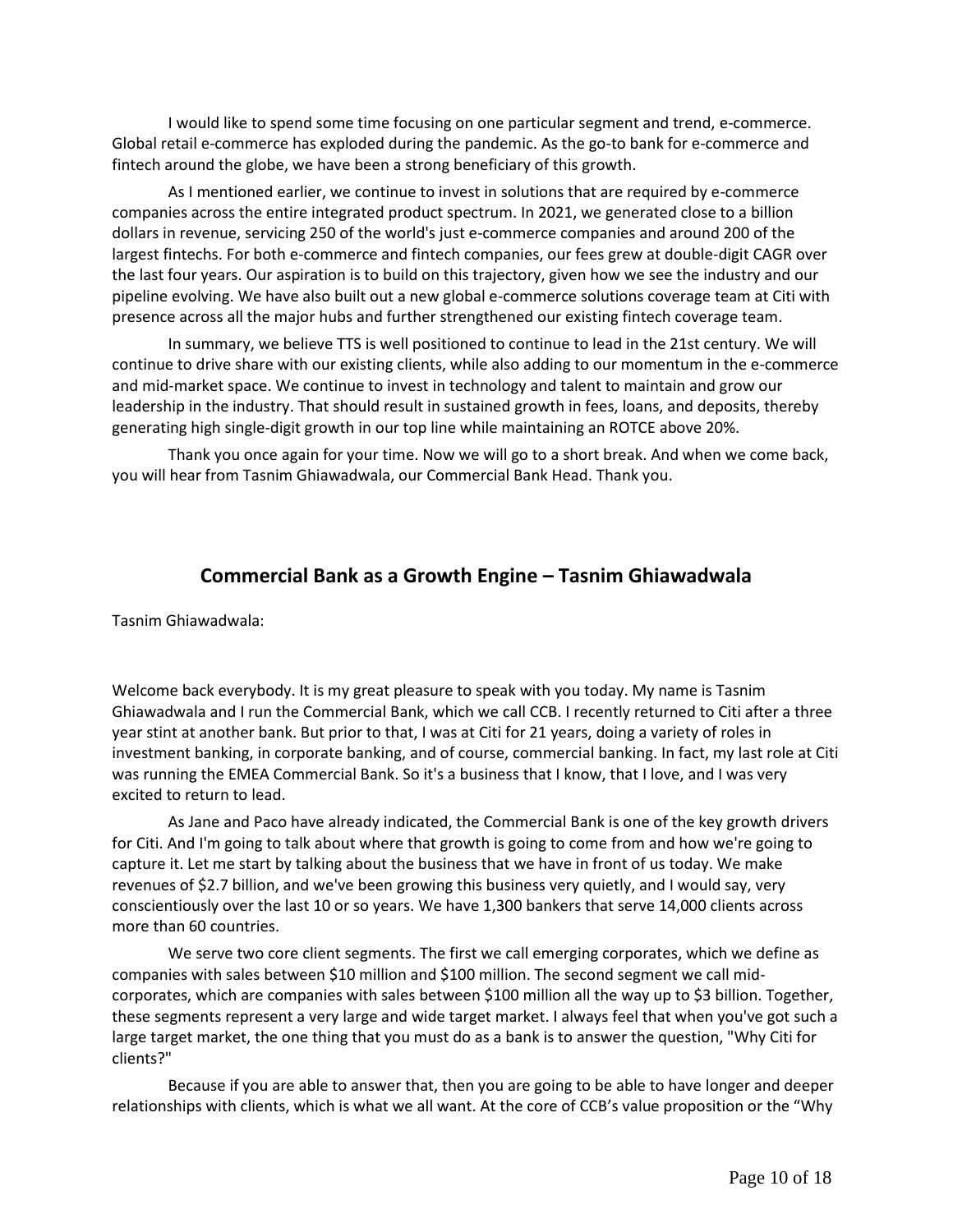Citi?" are three elements. The first is access to our ICG infrastructure. I am able to offer my clients all the same capabilities that ICG developed for the largest companies in the world. Just to pick a few examples that Shahmir talked about, like being able to offer notional pooling in 60 countries, to this segment of clients, it's really different. To be able to offer 140 payment currencies, again, to this segment of clients, is really, really different. So when I go and see my clients and tell them that they will have access to the same products and solutions as a Fortune 500 company, I just love to see their eyes light up. It's for this reason that we do not need to lead with lending. This is unlike a typical commercial bank that tends to lead with lending and the term commercial banking and commercial lending are used interchangeably.

The second element of our value proposition, and you've heard it throughout the morning, is our globality. Citi has an enviable, near hundred country footprint, and we can provide this segment of clients access to this network, which again is totally unique. Other banks try to emulate what we do through correspondent banking arrangements, but this is usually a very difficult client experience and doesn't compare to what we do.

The third part of our value proposition is that we can connect our clients to other parts of Citi. Having these multiple touch points, be it in Wealth, in Banking, in Markets or TTS means we're able to look at clients through multiple lenses and bring clients closer to product experts, so they get the best advice quickly. Now we serve clients in a wide range of industry sectors through bankers that are increasingly industry specialized. And within these sectors, we target those clients with high transaction volumes, complexity and global flows. That's when the "Why Citi?" starts to make sense for clients. The combination of these three elements, our platform, our globality, and our ability to connect clients totally differentiates us from other banks, especially local and regional banks.

We've been scaling this business to reach \$2.7 billion in revenue supported by solid growth in our drivers. In the last five years, despite the pandemic and very low interest rates, we still achieved an average revenue growth of 7%, which we're really proud of. We're also able to produce very strong returns for Citi. Last year was a knockout year for us, where we achieved 37% ROTCE. Now, if you normalize that across the last five years, we still achieved an average of 25% ROTCE. I feel confident that as we continue growing, we should be able to maintain our strong returns.

Our risk model shown on the bottom right chart has remained resilient because we take a disciplined approach to our target market. Our credit losses average at around 46 basis points over the last five years. Again, all of this against a backdrop of the pandemic and the worst economic headwinds that our generation has seen.

Let's look at how our value proposition plays out in the numbers. The top left chart labeled "Product Mix" shows how the mix has shifted over the last five years. In 2017, 27% of our revenues were driven by lending. Whereas last year, lending revenues accounted for only 22%. What that shows is that as we embed the value proposition with our clients, revenues associated with solutions that have higher margins like FX and CMO are growing in their importance. The top right chart shows a similar story, but looks at the average revenue per client. Every single year we are increasing and deepening the relationships we have with our clients, evidenced by the growing revenue per client.

Moving to the bottom two charts, again, show the value proposition in action. The cross-border chart on the bottom left shows that 48% of our revenues come from clients who operate cross-border with us. This emphasizes the importance of our global footprint. The bottom right chart is just one example of a focus we decided to take five years ago. We created a sub-segment of clients that have a digital business model or are disruptors. And today over 20% of our global revenues come from digital clients, which is just amazing, and talks to the quantity and the quality of solutions we are delivering to these types of clients.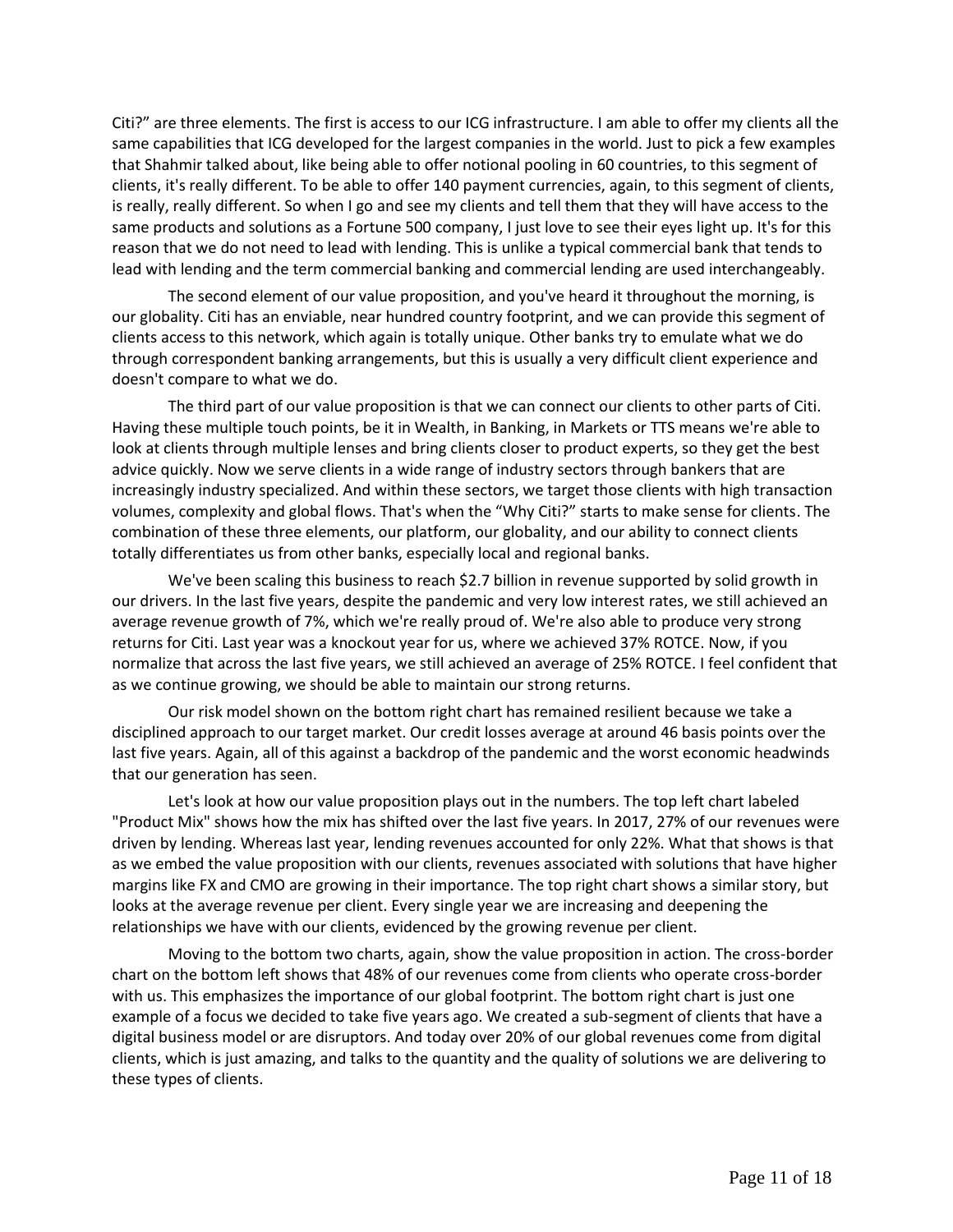The best part of my job is meeting clients. And with commercial clients, the owners, they have such a passion for their business, and they all have a fascinating story to tell. There is nothing more rewarding than a client acknowledging the part that you played in their journey.

So let me introduce you to our client, Flywire, a digital payments company. Flywire, essentially built their business over the last 12 years on Citi's global infrastructure.

#### Emily Watson:

Our business was launched in 2009 with one simple idea of making cross-border tuition payments simpler and easier. Now over 12 years later, we've publicly listed and have over 600 employees in 12 offices around the world. Citi has been with us since 2009 when we opened our first bank account. Our founder walked to into Citi's offices and luckily got a meeting with Stephanie, who's been with us every step of the way.

#### Stephanie Epkins:

I think the impressive thing is that Citi is able to open that one account, but then when the time comes and you need to access public debt, private debt, any of the things that we do in the corporate and investment bank, we have those capabilities too. So, I view my job as to bring the globe and bring Citi to my clients.

#### Emily Watson:

We leveraged Citi products like low value payment processing, wires, foreign exchange, to offer a seamless end to end experience for the payer of a transaction, but also our client who's ultimately receiving those funds. One of the things we love about working with Citi is that through a single access point, working with Stephanie, we are able to immediately get access anywhere Citi has a local presence. Poland, Brazil, Vietnam, I mean, pretty much any market you can imagine.

#### Tasnim Ghiawadwala:

We are thrilled to support these types of clients and enable their progress. Commercial Bank clients like Flywire are not only attractive to Citi because of the results we're achieving, they're attractive for Citi because they transact across all of our product lines and traverse across segments from Wealth to Banking. We fit neatly into the Citi infrastructure and utilize the common product platform. This means we benefit greatly from the innovation and the investments that our product partners are making. From a Citi perspective, by scaling CCB, we're simply generating more volume for our existing pipes, capitalizing on both our past and future investments. That's got to be a good thing for the firm.

Another reason why this client segment is so attractive for Citi is because of the adjacency it has to other client segments, in particular Wealth and Banking. With Wealth, we're establishing a robust partnership because we see personal wealth inextricably linked to business wealth. Around 90% of our clients are privately owned, so there's an enormous potential for us to work together and ensure we're looking at both sides of the client relationship. Because when you look at both sides of a relationship, you are able to come up with far better solutions for the clients.

Our adjacency to Banking is also valuable because we act as an escalator. Because when our clients grow, we're able to move with them. As Paco mentioned, we are there for each corporate milestone for our clients and we ensure they get the right experts advising them on the breadth of possibilities they should be considering. Commercial clients may also be suppliers or distributors of our large corporate clients, so we're able to serve the entire supply chain using our innovative solutions. I want to emphasize how easy it is to scale this business. The base infrastructure like product and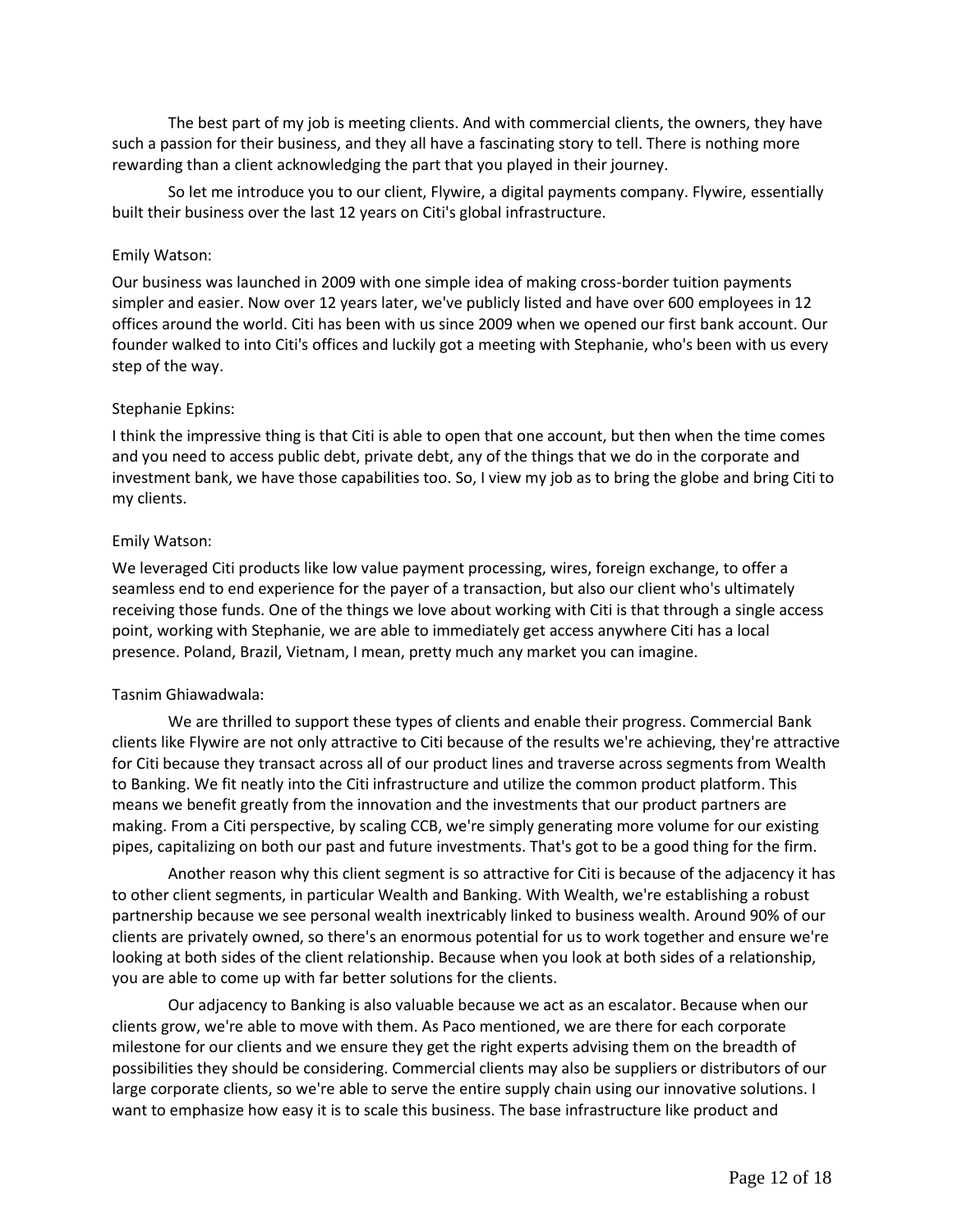technology platforms or country footprint, it's already there. So our focus is on expanding our client base. We are, however, investing in client experience and I will touch on what we are doing there a little bit later.

This is a great business with a good foundation. You're probably wondering how we're going to grow further. We will grow by leaning into three trends. The first, and it's been a recurring theme today, is the unprecedented speed at which clients are going global. Many are born global, but there are others that are going global at breakneck speed, and that's really good news for us. Today, we're able to support clients in around 60% of the countries Citi is in. By the end of this year, we expect to get close to 100%.

The second trend I see is that clients are more sophisticated than ever. Gone are the days when a banker could show up to a client and wow them with basic banking product. Clients are very knowledgeable and have high expectations. They're easily able to differentiate commodity banking product, which becomes a price negotiation versus real tailored solutions that help our clients serve their clients better. Being away from Citi over the last three years, I realized just how much we take our capabilities for granted. We assume that other banks have similar capabilities, but they just don't.

What I need to do is ensure that bankers know that, and that's why we're investing in our talent. Our bankers need to be strong and not only deliver industry expertise, but go one step further and deliver industry specific solutions that really add value for our clients. We want to ensure that each and every one of our bankers is trained in the power of the solutions and tools available to them. It's not just about the competency of our bankers. It's also the mindset that Jane talked about to deliver the full power of Citi.

The third trend I see, and it's another recurring theme, is the speed at which clients are accelerating their own digital capabilities. I saw many clients, particularly in the last two years of the pandemic, pivot their business model entirely. For example, going from brick and mortar to fully online. That plays very well to Citi's strengths and to the value proposition we've been discussing. The investments we're making in our digital services will ensure that when clients want to interact with us, they're getting the best client experience and can connect with us seamlessly as well.

As we mobilize around these trends, we'll be well positioned to capture more of the commercial bank wallet. The global wallet is around \$500 billion. So it's enormous. Now, because we take a selective approach to our target market, we're focusing our efforts on about 30% of that and that 30% we call the addressable wallet, which is around \$150 billion. Which is still very large. We currently have a 2% market share of this addressable wallet. Therefore, the runway for us to grow is really, really long. We have decided to prioritize several specific opportunities.

The first we'll focus on is developed markets. And one of our key priorities is the U.S., where we are seriously underpenetrated. We are going to be stepping up our efforts considerably here. Another is the UK. We launched the commercial bank in the UK only three years ago, and in such a short period of time, the UK has become the largest country in our EMEA CCB business. Thirdly, we're expanding in Western Europe where we are just getting started. And in the last 12 months, we've launched in seven additional Western European markets, and our deal pipelines are beginning to build. But what delights me the most is the strength of our brand in the new markets we enter. There are no clients that refuse to meet us and each client that we call upon wants to hear from us.

Another priority are large developing markets, where we already have a presence. In countries like China, India, or Brazil, the sheer size of these economies means that there's a huge opportunity for us to grow our client base. These are big economies where a lot of the GDP is driven by global flows, and we want our share of that. And finally, we will continue to deepen the relationships with our existing clients. We've already got 14,000 clients in the Commercial Bank and whilst we're doing well with them,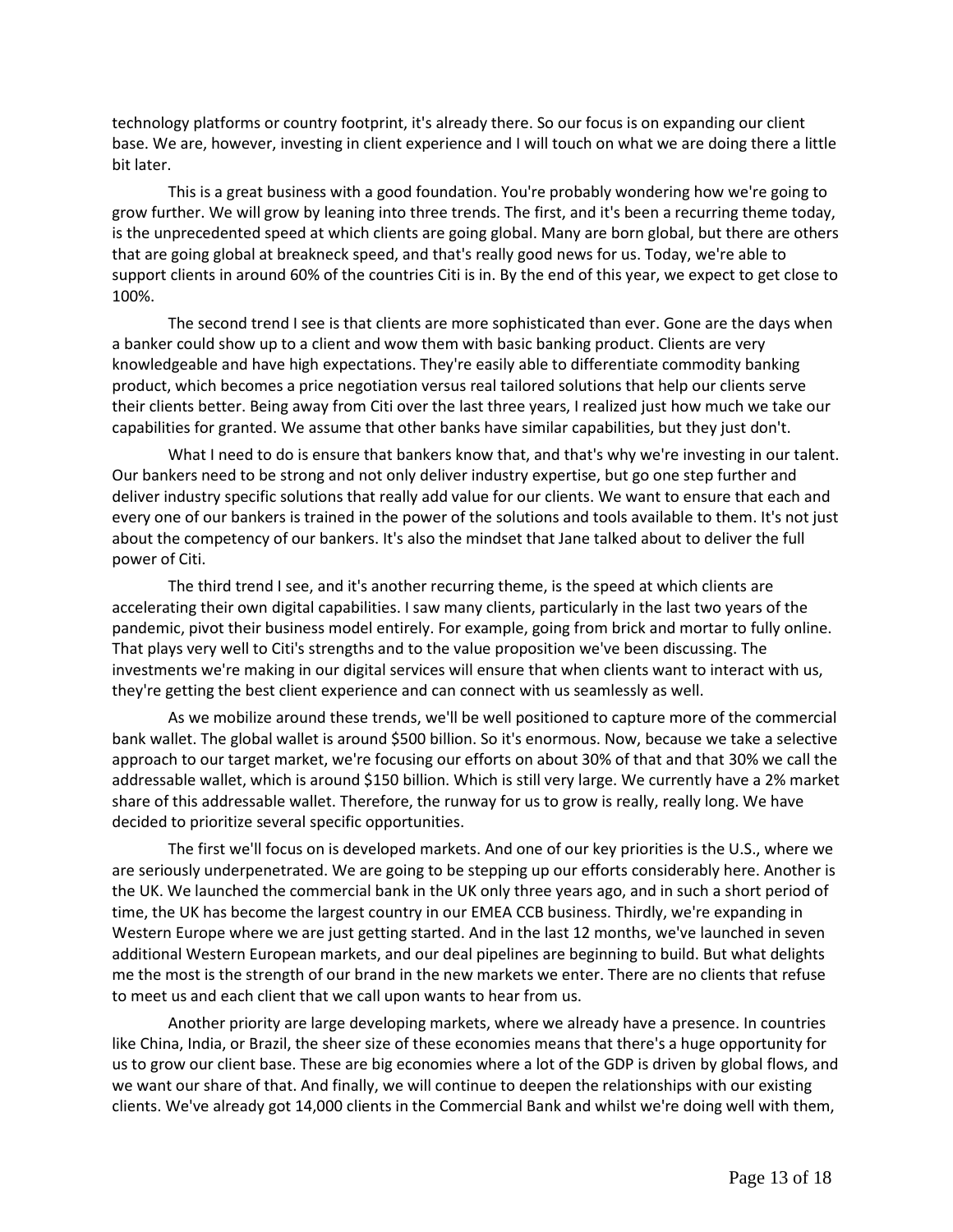I don't want to be complacent as there are many more things we can be doing with these clients, either through enhanced solutions or by working with Wealth and Banking.

Over the last two years, we've onboarded 1,700 clients and produced more than half a billion of incremental revenue from these new clients. That's what makes me really confident about our value proposition. Our goal is to double our market share in the addressable wallet to 4%. And if we are able to achieve all of that, we would generate over \$3 billion of incremental revenue for Citi.

An enabler to capture this growth is client experience. And we have several areas of investments. The first is for our bankers who are such a key part of the client experience. As I mentioned already, we're going to continue to develop our bankers and invest in their skills. But on top of that, we're going to hire a further 400 bankers over the next three years to increase our capacity in the markets that we want to grow.

Secondly, we're investing in a digital portal to provide a single way for clients to access Citi's products and solution. We want to make the way into Citi as easy as possible for clients to execute their everyday tasks, whether it's an FX transaction or making a payment or managing their loans. The portal will also make onboarding clients and other self-service tasks easy.

The last great differentiator for Citi is the host-to-host connectivity and the level of automation that we can facilitate. I think Shahmir has already explained it very well. We are going to be exposing all of these capabilities to this set of clients. So with a combination of investments in our bankers and our digital tools, I feel we are in pole position to back ourselves and accelerate our growth.

So, let me conclude and summarize. We have successfully grown our business over the last several years and proven both our business model and our value proposition is attractive for clients. Our business has stayed resilient despite some of the worst economic cycles and still produced very strong returns for Citi. Our focus now is to drive growth and scale this business up. We will achieve scale by accelerating our investments in developed markets and large developing markets, leveraging the ICG infrastructure. The marginal cost to do that is fairly small and we can produce strong returns and revenue growth on the back of that.

We will focus on deepening client relationships through investment in our bankers and our digital channels. And we'll provide them multiple touch points into the rest of Citi for our clients. My priority now is to unleash the power of Citi to this client segment. And if we do all of this right, we should drive growth for Citi and double our market share to 4%. As I said at the beginning, what we have at Citi is something unique. My recent time away from Citi has just strengthened my conviction even more. This may be a business that you've not heard much about in the past, but I hope that this gives you a flavor of our ambition and our future potential. Thank you, and now I would like to hand it back to Paco.

# **Banking and Markets – Paco Ybarra**

Paco Ybarra:

Thank you, Tasnim and Shahmir.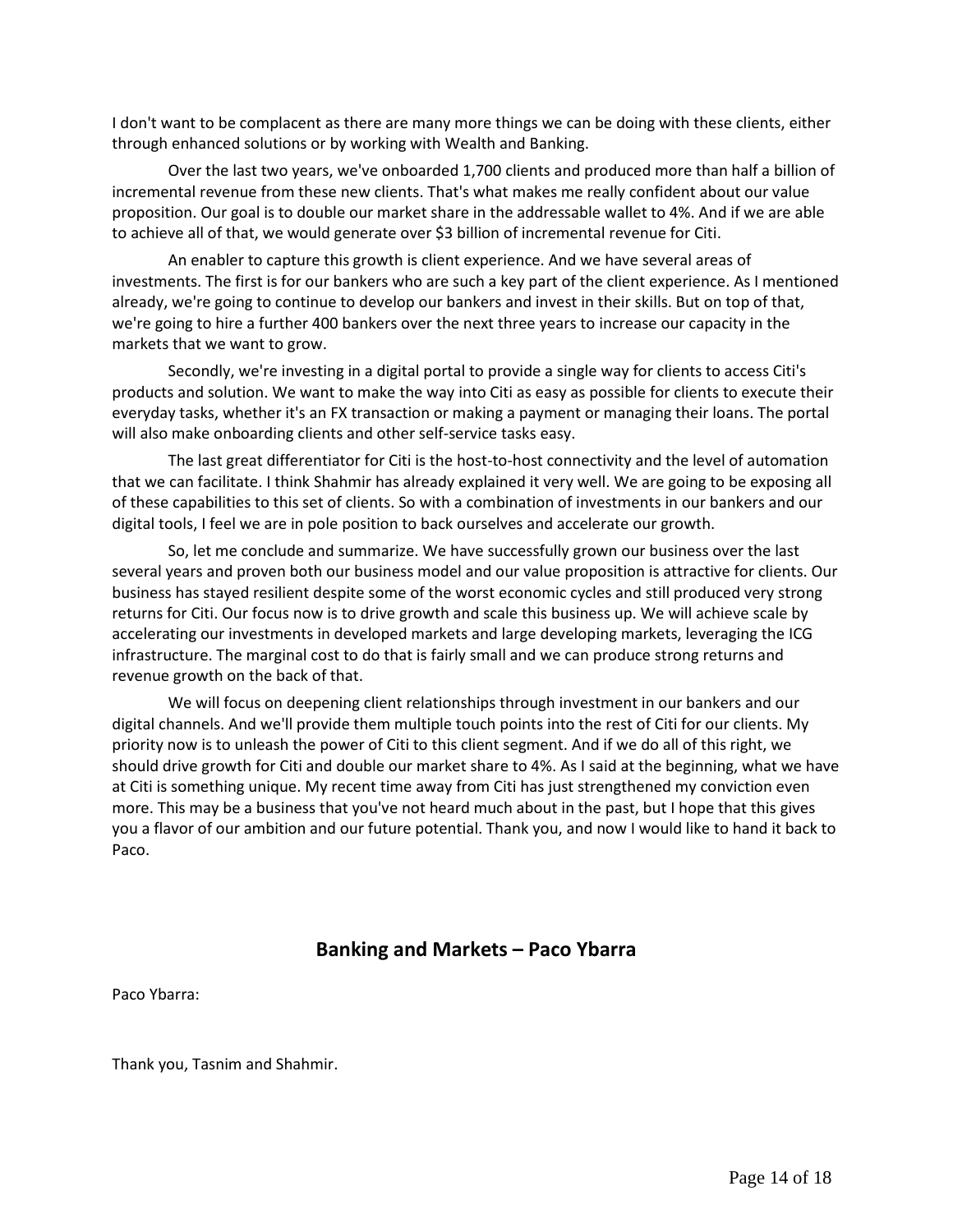I will now talk about our third strategic initiative, driving value in ICG's core profit engines, Banking and Markets.

Strategically, we think of these businesses together. They deal respectively in the primary and secondary sides of capital markets, and they come together to provide solutions in episodic situations. They require each other and they reinforce each other.

We will see that in Banking and Markets, we have scale today. And with that, we produce high revenues and solid returns.

What drives our plans for these businesses is the conviction that we can improve from our current position in a returns accretive way.

I will start with Banking first. This is a \$6.6 billion global underwriting and advisory business with a diversified clientele, consistently strong globally and highly profitable. We have a strong market position across all elements of our Banking franchise

In recent times, we have improved our shares in M&A and ECM. We have suffered somewhat in our DCM franchise because of our conservative approach to the leverage finance market. Overall, we have kept up with a very strong performance of the market.

This is where we sit today.

With this market position, while not the largest, we have critical mass and we're relevant to our clients, capable of providing competitive offerings across all asset classes. And we're producing very solid returns.

So, where do we go from here?

The basic message is that we want to give positive momentum and gain shares by making judicious targeted investments.

We have three key strategic priorities. The first one is to keep investing in talent and to redirect our coverage to key growth sectors. The second one is to recalibrate our franchise in recognition of the significant shift toward private capital. Sponsors and high growth private companies are going to be big drivers of the banking world. The third one is making sure that as we grow our Banking business, that we capture the cross-sell opportunities offered by our larger ICG franchise and by the growth in our Commercial Bank.

Starting with talent and coverage alignment, our critical goal is to add franchise-impacting talent to our team, and to direct that talent and our homegrown talent toward the critical growth sectors.

On the left, you will see the strategic investments we have made in our senior talent in recent years. In doing that, we operate in a very competitive environment for talent. This has required us to be especially nimble as we navigate losses in talent while seeking to add strategic hires.

We continue to seek talent that has significant franchise impact versus merely growing numbers. But we're decisive when the opportunity appears. And we're happy with the caliber of the talent that we have been able to bring in.

On the right side of this slide, you can see the importance for us to invest in growth sectors, where we're still underweight versus our top competitors.

To do that, apart from building our talent, we have to ensure that it's directed at the right opportunities. That is why we have redrawn our long-established industry sectors to reflect what we believe is driving change in the economy: digital disruption, health and wellness convergence, sustainability revolution, and energy transition. We're trying to give our bankers the right perimeter so that they can be most helpful as our clients adapt and try to take advantage of those changes.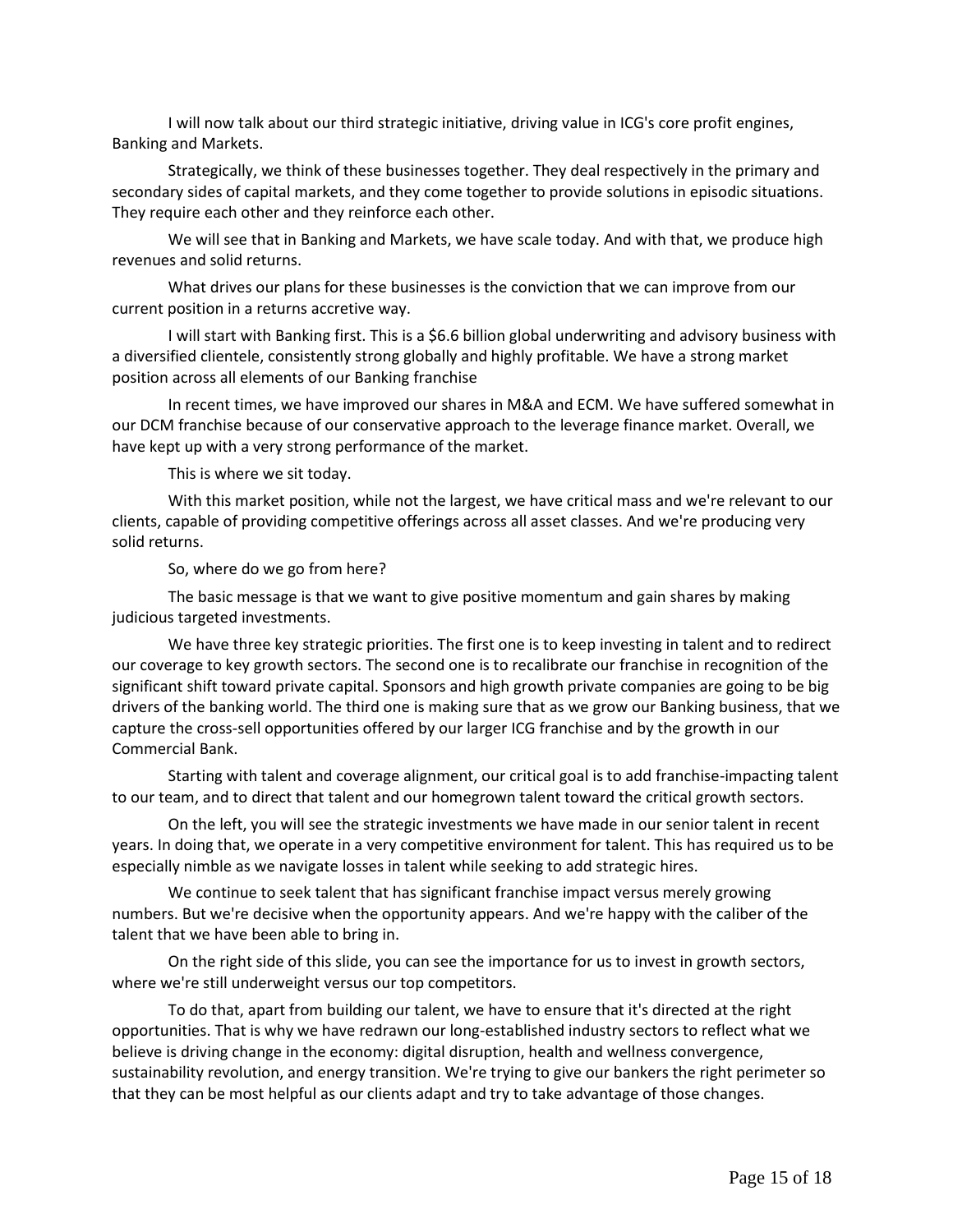You can see in this slide, the four super sectors that we have created.

So, we have brought talent in, shifted talent internally, and we'll continue to do so whenever the opportunity arises to focus our Banking resources on growth and returns.

Our second strategic priority is to recalibrate our franchise in recognition of this significant shift toward private capital.

As you can see on the left part of this slide, our share with the sponsors is disproportionately small and particularly our share of the leverage finance wallet. This should be an area of natural strength for us given our footprint and our strength in financing and securitization and private debt. But our share has deteriorated and impacted our overall DCM share over the last few years because of a very conservative risk stance versus the leverage finance market.

Recapturing share in leverage finance and capitalizing on the private asset opportunity will require us to increase our capital allocation to these sectors. We believe we can do that while retaining a prudent approach to risk and staying within our risk appetite.

The third pillar is making sure that as we grow our Banking business, we capture the opportunity offered by our large ICG franchise and by Citi more broadly.

Starting with Commercial Bank as has been noted, our clients already have a significant Banking wallet, and we already have a sizable business with them. These days, you don't have to wait long for a company to generate Banking wallet in its life cycle. As our Commercial Bank business grows globally, our Banking business will grow with it. And this will be a differentiating feature of our franchise.

Furthermore, as some of our commercial bank clients grow into very large companies, the fact that we will have been with them from the beginning will give us a privileged position for the future. To capture this opportunity, we have aligned our Banking strategy with our Commercial Bank.

As we grow our Banking business with our traditional large corporate clients, we will also enjoy significant cross-sell opportunities. For instance, episodic derivatives of risk management transactions around events or sourcing of Private Capital that may be necessary for those events to happen. There may also be custody and agency opportunities around this. And TTS may be critical in situations where companies are significantly changing their operating model.

Realizing these cross-sell opportunities is the natural mandate of our very strong Corporate Bank.

In conclusion, connecting with the rest of ICG and Wealth can provide a multiplier of the growth in investment banking revenues. And we are determined to capture it.

So, through these three priorities that I just discussed, we believe we have a very good opportunity to grow our revenue and our share in Banking.

Let me now move on to Markets.

In our first slide, we take a broad look at our Markets business.

Let me highlight a few things. First, we note the size of this business, \$18 billion of revenue in 2021, a very significant part of ICG. Secondly, we have a strong competitive position in the industry, ranking second in Fixed Income and fifth in Equities, a significant improvement in recent years. Our franchise has a diversified client base with particularly strong relationships with corporates, a concentration that is unique in the industry and one that drives the stability of our performance. We have solid returns and efficiency given a still-evolving, complex and rather punitive regulatory capital regime.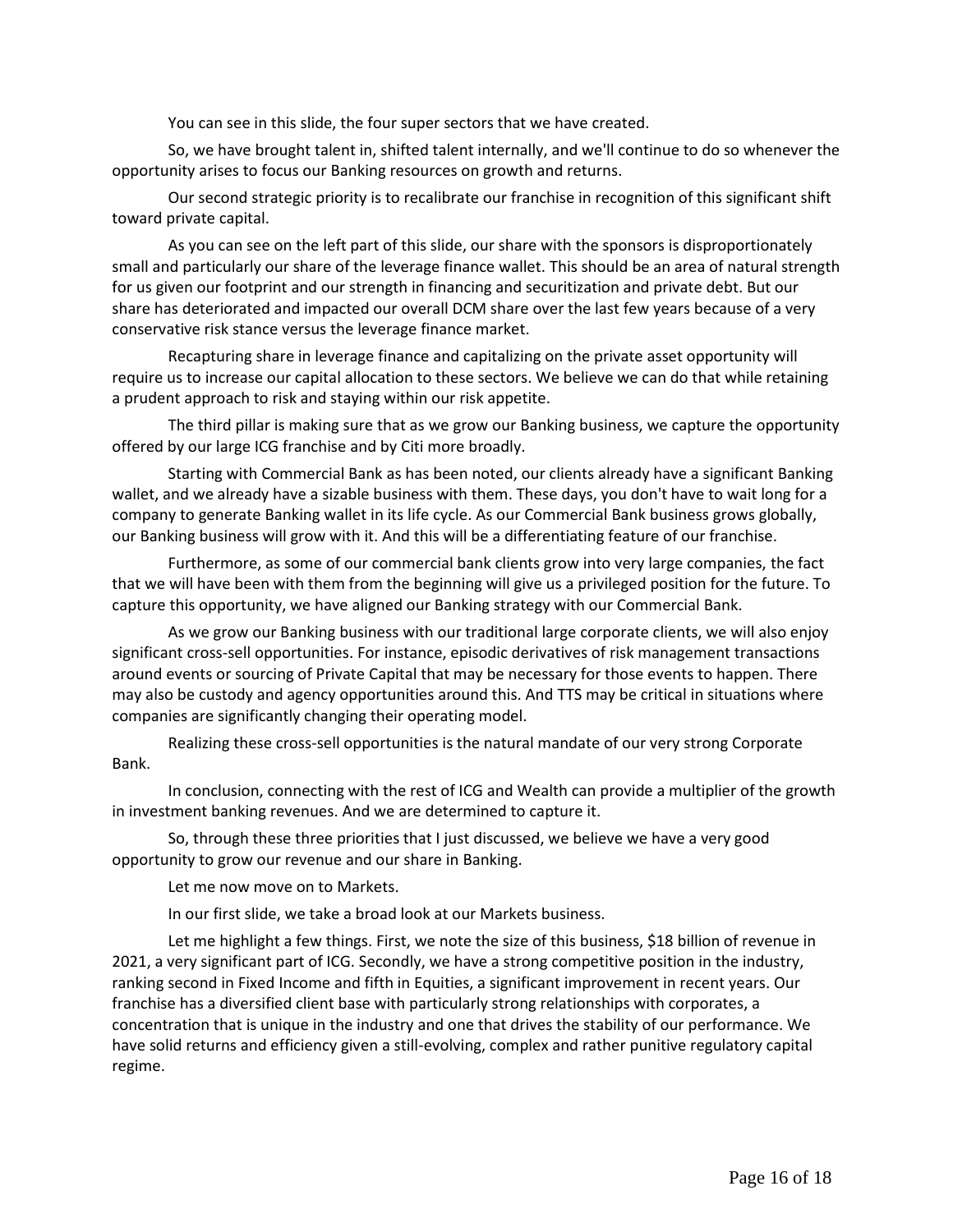As we will discuss, managing capital intelligently has been essential to running a strong Markets business, always.

Finally, in recent years, we have become more client oriented. And so our revenues are more correlated to activity than to market direction and therefore more stable.

So, where do we go from here in Markets?

Our general direction is to increase our relevance to our clients and our profitability. Of course, we want to retain our leading position and growth share with this opportunity to do so, but only while keeping a close eye on returns.

How are we going to do that?

Our number one goal is to continuously improve the productivity of the capital that we deploy as we adapt to changes in the regulatory framework and in the market environment. Our second goal is to direct our attention and resources toward higher margin businesses. And thirdly, we must constantly make our core flow businesses more efficient via automation and digital solutions.

Let me spend a few moments on each one of these.

First is capital management. This is a very complex topic. I will try to give you a sense of the challenge and what we're doing about it.

In this analysis, we used the ratio of revenue to risk-weighted assets as a proxy for capital intensity. To help you connect these two returns, all else equal, a 10 basis point change in this ratio corresponds to a 60 to 70 basis point change in returns. So, 4.5 to 5.5 in this ratio is a significant range in returns. Getting toward the upper end is critical for the business.

What drives that capital intensity?

On the left side of this slide, we have tried to collapse a complex set of variables into four key drivers. The first one is regulatory changes, especially to the definition that is binding for us at a particular time. Another is market variables, such as credit ratings or implied volatility, which are used in some calculations and have a significant impact on capital. The third driver is business performance, which naturally affects returns. And finally, capital efficiency actions, which are adjustments in our types of business activity.

The left column shows what happened to each of those drivers during the COVID crisis. And the right shows what we expect going forward. Regulatory changes and market circumstances are something we will have to live with and adjust to. Obviously, we can control our business performance and we will talk about that in the coming couple of slides.

What can we do other than that? What is in our hands?

We can change or reprice activity, sometimes with help from the market. We can develop hedging and distribution capabilities and we can improve our data and analytic capabilities, which allow for more intelligent decision making and more accurate calculations. We have been doing this for some time, but we have to adjust to new changes and we have to become better at it.

The second thing that we have to do in the Markets business is to continue to direct our attention and resources to higher margin business.

You will not be surprised to find that these activities are interconnected with other ICG priorities as well. One is to increase our business with the sponsors and private capital asset managers. We have referred to the extraordinary growth in private capital in recent years. You can see it on the left part of this slide.